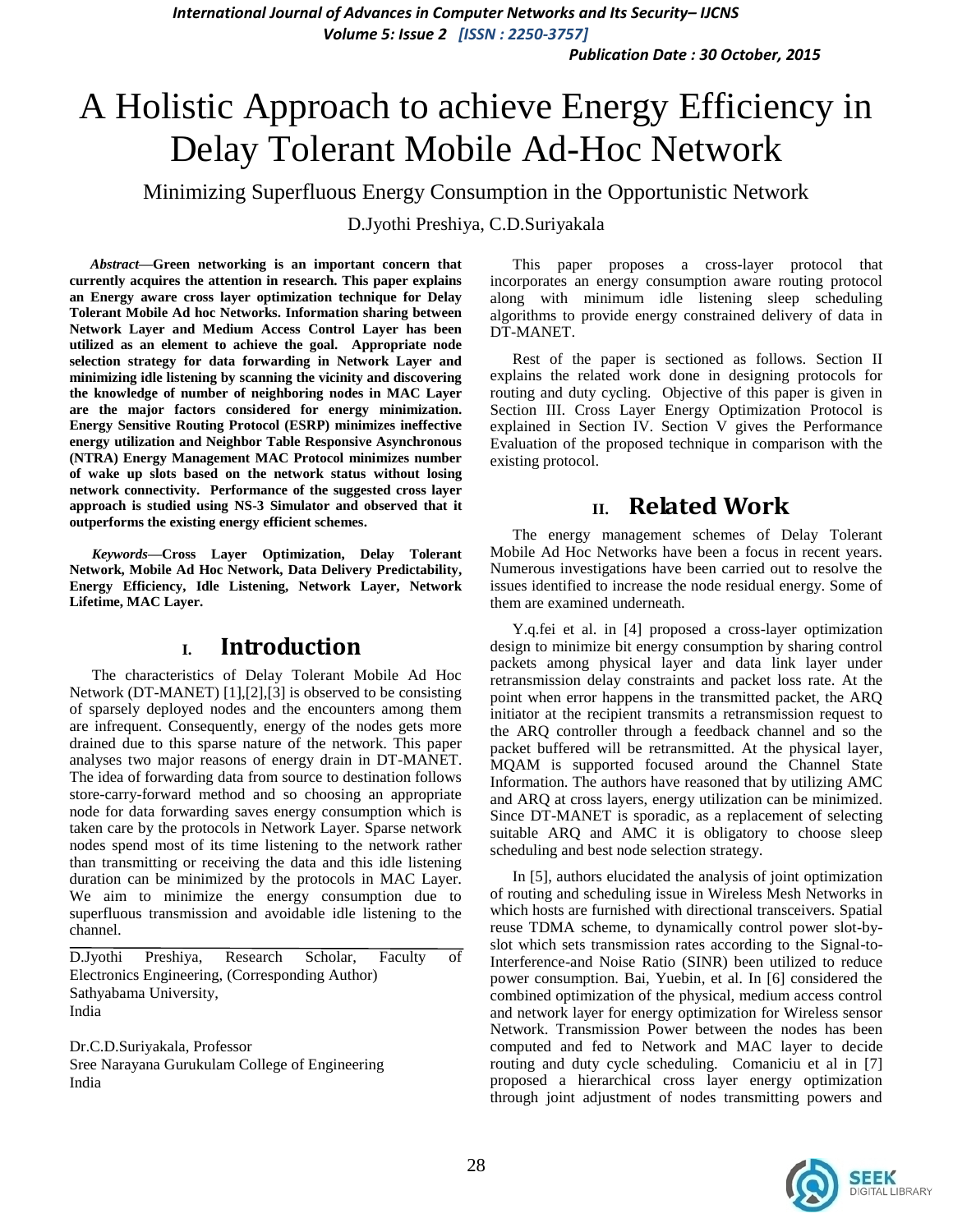*Publication Date : 30 October, 2015*

path selection. However energy efficiency is attained at the cost of a reasonable increment in intricacy.

Miao, Guowang, et al in [8] proposed energy efficient cross layer design for wireless communication. Link-level transmission plans and network/MAC layer resource management strategies are their predominant focus. Zuo, Jing, et al. in [9] proposed an energy effective routing algorithm that shares the information of the Frame Error Rate (FER) in the physical layer, the number of retransmissions in the MAC layer and the number of relays in the Network Layer. Wang, Y. et al in [10] incorporates two stages, i.e., the asynchronous stage and the synchronous stage and developed a cross layer data delivery protocol.

Anyhow, the focuses of these papers disallow consideration for minimization of idle listening and ineffectual energy utilization. We have chosen the joint routing and scheduling strategy in our paper to concentrate on minimization of superfluous energy utilization. Some of the Routing and MAC protocols for Delay Tolerant Networks are discussed in the following section.

In [11] Vahdat et al. explains Epidemic Routing, where message delivery guarantees by means of random pair-wise exchange of messages. Lindgren et al in [12] proposed a procedure to forward data to all encountered nodes with higher *p*-value than itself to the specified destination. P-value is calculated utilizing history of encounters and transitivity. In [13] Medjiah, Samir et al proposed ORION protocol, just a single duplicate of the message is forwarded in the network contact by contact towards the end. ORION makes utilization of autoregressive moving average (ARMA) stochastic process for best contact expectation. Spyropoulos et al in [14] explains Spray and Wait protocol which operates as two phases. It "sprays" a number of duplicates into the network, and "waits" until one among them meets the destination. Hui, Pan et al in [15] proposed Bubble Rap protocol focused on the learning of human mobility in terms of social structures, and to utilize these structures as a part of the design for data forwarding algorithms.

In [16] Yongsheng et al proposed an Energy Efficient MAC protocol that categorize all the nodes in the network into Master and Slave nodes. Slave nodes follow energy conscious sleep/wake-up schedule whereas master nodes stay awake throughout and be conscious to receive beacons all the time. To be reasonable, a shift mechanism is utilized among the nodes to allot the master nodes. In [17] Wu, Shih-Lin et al proposed yet an alternate power saving MAC protocol for IEEE 802.11 ad hoc networks. It takes two properties for power saving mode. First, scheduling of data transmission for power saving nodes is carried out based on listening to ATIM frames. Second is to fine-tune the ATIM window size based on the network status. In [18] the authors proposed an asynchronous clock-based sleep scheduling protocols for DTN, in view of hierarchical arrangements of cyclic difference sets. In paper [19] proposed the thought of Hyper Quorum System (HQS) which is a continuation of Quorumbased Power Saving (QPS) scheme that takes into consideration arbitrary cycle length.

# **III. Objective And Contribution**

The Objective of this paper is to present an energy effectual method of communication among the mobile nodes in DTMANET. To accomplish our objective, we have taken cross layer optimization design which incorporates Network Layer and MAC Layer into account. Data Forwarding is been restricted to nodes which are not capable of carrying or conveying the data to the destined node. To acquire this we have provided the node choice criterion based on the metadata imparted among the mobile nodes. Since Idle Listening is one of the noteworthy issues which devours energy of a node in spasmodic network. The wake up slots in sleep/wake-up schedule can be maintained and minimized focused on the presence of the nodes in the vicinity.

Fig 1 given below exemplifies the cross layer optimization technique applied across Network, MAC and Physical Layer.



Fig1: Cross Layer Energy Optimization

# **IV. Cross Layer Energy Optimization Protocol**

### *A. Network Model*

In this paper a wireless multi-hop network is represented as a directed graph *G* (*V*, *E*), where  $\{v_1, v_2, v_3...v_i, v_j...\} \in V$  is the set of mobile hosts and  $\{e_1, e_2, e_3, \ldots, e_i, e_j, \ldots\} \in \mathring{E}$  is the set of edges between the communicating hosts. The hosts are not closely deployed and so the network experiences frequent

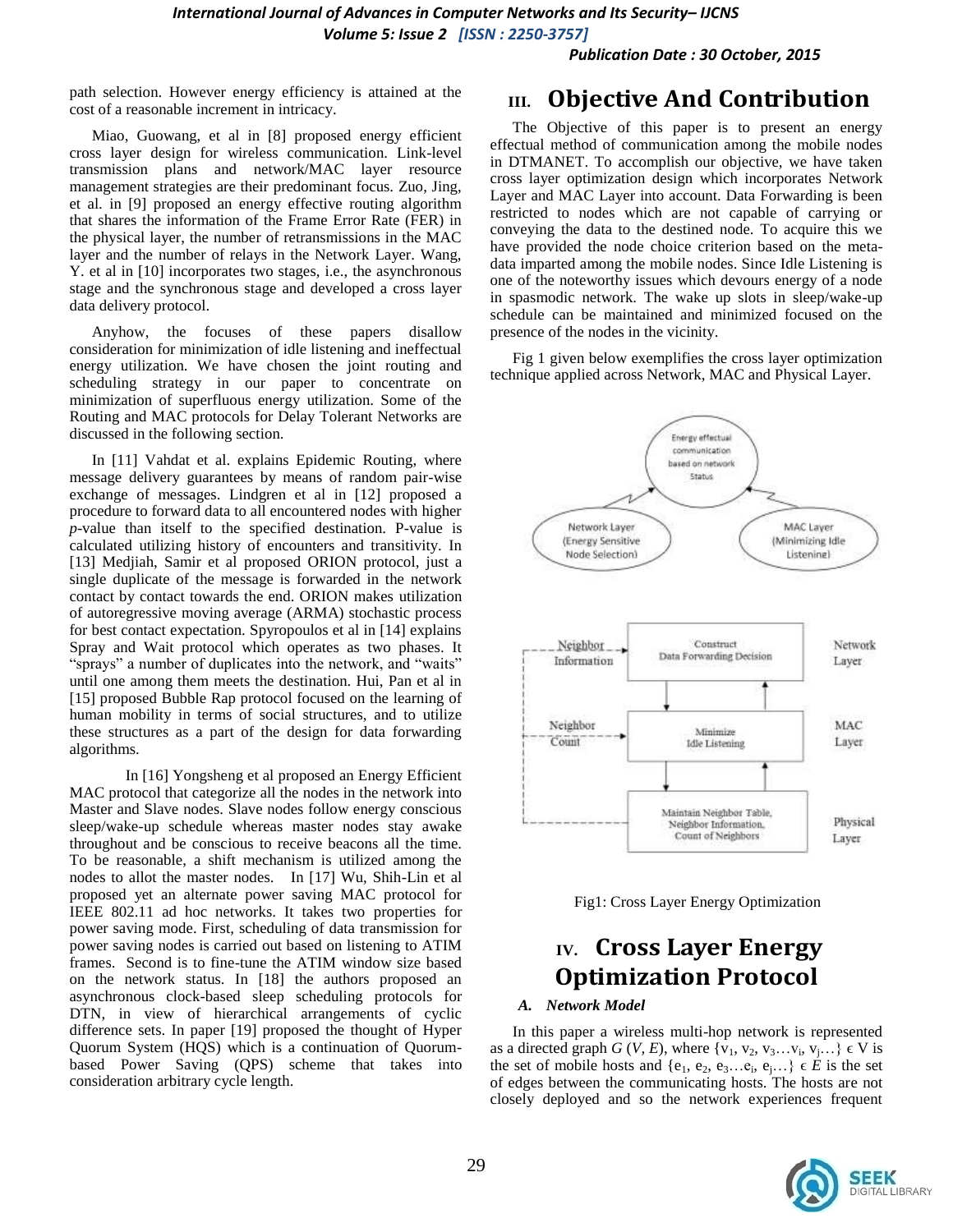#### *Publication Date : 30 October, 2015*

disconnections and the data delivery delay also exists. If host  $v_i$  is within the transmission range of host  $v_i$ , then a bidirectional link exists between them. Suppose  $E\{v_i, v_j\} = 1$ , it means that  $v_i$ ,  $v_j$  are in the transmission range and E { $v_i$ ,  $v_j$ } = 0 means that  $v_i$ ,  $v_j$  are out of transmission range. Since the network is intermittently connected, the path between the nodes does not really exist at all the time. The contact duration between the hosts is also limited due to their mobility characteristics. Source nodes with the aid of intermediate hosts make the data reach the destination. We have assumed the network to be asynchronous therefore no clock synchronization is maintained. Following are the assumptions we made in our paper. Acknowledgement is sent back to the one-hop neighbour once the data is received. No acknowledgement is directly sent from the destination to the source. Data packets are buffered in the sender node until it receives the acknowledgement from the receiver node.

#### *B. Node Selection Strategy*

The main intention of node selection strategy is to adapt to the changes in the network status and not to generate false detections of misbehaving nodes and to isolate the nodes which do not forward the packets. The subsequent sections explain the node selection strategy [22] based on frequency of encounters, buffer occupancy and misbehaving nodes.

#### *History of Encounters (E):*

History of encounter is a parameter which was chosen to calculate the data delivery predictability based on the idea that a host visited a locality a number of times before, have improved chance of visiting the same location yet again in the future. Superfluous forwarding of data to the intermediate node which does not have the history of encounters with the destination node consumes the energy with no use. For predicting the possibility of data delivery between the source and the destination nodes, the factors to be considered are Data delivery surety, ageing and Transitivity

#### *Data Delivery Surety and Ageing:*

When two hosts are in the transmission range of one another, they exchange the contact records which is calculated up to that time and updated in its memory. Contact records comprise of data delivery surety information to predict the likelihood of the receiver host to receive the data. With this information the host decides forwarding the data to the encountered node or not. Calculation of Delivery

Predictability [20] is done with Equation (1) as follows.  
\n
$$
DP(A, B) = N * DP(A, B)_{old} * e^{-\Delta t}
$$
\n(1)

Where **DP** (A, B) - Delivery Predictability between the node A and B

N – Number of encounters

DP (A, B)<sub>old</sub> - Most up-to-date Delivery Predictability.

e - Mathematical constant which is approximately 2.718.

 $\Delta t$  = (t2 - t1) – time gap between successive encounters of the same nodes.

#### *Transitive Property:*

The data delivery surety should satisfy transitive property too. Although any two nodes do not have communication range overlapping each other, transmission of data between them is possible if an intermediate node exists in the network which meets both the nodes frequently. Maintaining the contact record in the nodes achieves the transitive property.

#### *Buffer Occupancy (B):*

Buffer Occupancy [20] calculation in individual hosts are essential to identify the capacity of the hosts to receive the data packets. It is calculated using Equation (2).

$$
BOnew = BOold - Mgsize
$$
 (2)

Where

BO new – Current Buffer Occupancy

BO old – Previous Buffer Occupancy

 $Msg_{size}$  – Message Size

Only if the receiver nodes Buffer space is greater than or equal to the receiving message size, it accepts the data. Otherwise transmission will not occur.

#### *Detection and Isolation of the Misbehaving Nodes (M):*

Number of acknowledgements received is used as a parameter for detecting the misbehaving nodes. We have assumed that the acknowledgement packet takes only one-hop transmission. Every time when the packets are forwarded to the next node, it is necessary to acknowledge the sender by the receiver that the packets are received successfully. Whenever the acknowledgement packet is received by the nodes, packet delivery confirmation counter is updated by 1. If the node is dropping the packet or it is not receiving the acknowledgement from the other nodes, then packet delivery confirmation counter will not be updated. This counter is refreshed for a regular period of time  $t_{\text{rfresh}}$ . When the node wants to forward the data, it first checks misbehaving character of the node. If the number of packets it received from other nodes for forwarding is equal to the number of acknowledgement packets it received for forwarding others data, it is concluded that the node is not dropping the data. If the number of packets received to forward to the other nodes  $N_{\text{pr}}$  is higher than the number of acknowledgements it received for forwarding others data  $N_{ar}$ , the node is said to be selfish node. The threshold for packet delivery confirmation factor varies with respect to the number of nodes present in the network. If the number of ack packet received is high, it is not selfish node. Selfish nodes have very less or even zero acknowledgements received.

$$
N_{ack} = \frac{N_{ar}}{N_{pr}} \tag{3}
$$

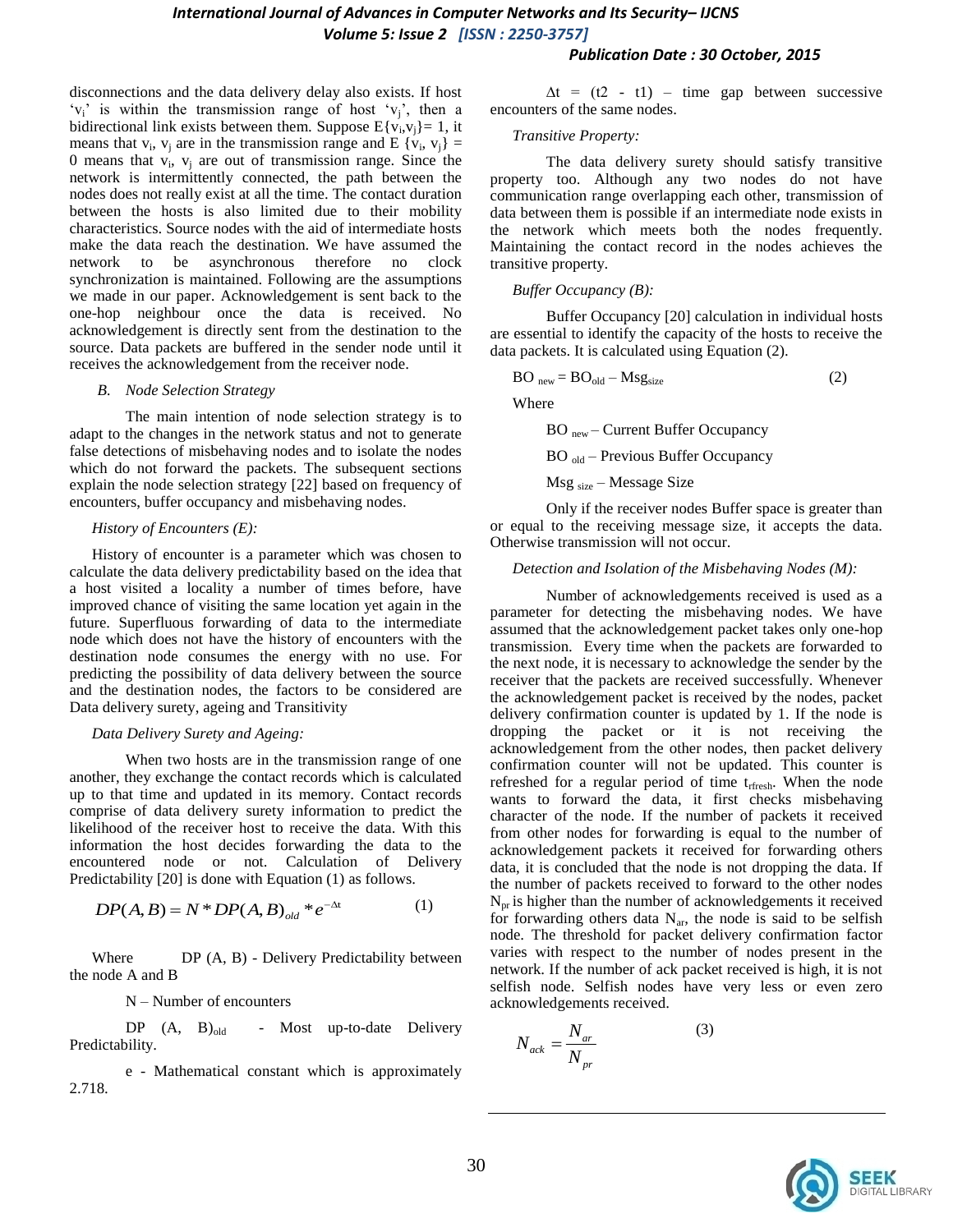*Publication Date : 30 October, 2015*

**Cross Layer Optimization proposed Algorithm to minimize Energy Consumption**

#### **Choose H hosts or nodes**

Speed Beacon Signal **ACC**

Moving Neighbors **MN**

Power Saver Slot **PSS**

**Construct** Forwarding Decision

#### **Get Neighbor Information**

Delivery Predictability **DP** 

ry Predictability **DP**<br>  $DP(A, B) = N * DP(A, B)_{old} * e^{-\Delta t}$ 

Buffer Occupancy **BO** 

 $BO_{new} = BO_{old} - Msg_{size}$ 

The number of Ack received **Nack**

$$
N_{ack} = \frac{N_{ar}}{N_{pr}}
$$

**if** 

**{**

**DP** ≥ 0.4 **;BO** ≥ 256 bytes **;N**<sub>ack</sub> ≥ 0.8

**}**

**Then Decision is**

Encounter Node <= fit for forwarding

**else**

Encounter Node <= Unfit for forwarding

**end if**

**Construct** Sleep Scheduling

**Get** Moving Neighbor Count

For

Accelerometer reads  $> 0$  m/s

Send **ACC**

Check MN

**If**  $MN = True$  then

**PSS** Scheme <= Inactive

**else**

**PSS** Scheme <= Active

**end If**

**-----------------------------------------------------------------------**

# *V.Neighbour Table Responsive Asynchronous (NTRA) Energy Management Mac Protocol*

Design of an energy-efficient Media Access Control (MAC) protocol as in [21], [22], [23] which is well responsive to change in the network status without lose of connectivity is required to minimize futile energy consumption. In order to minimize the avoidable energy exploitation, predefined duty cycle is applied to schedule proper sleep/wake up patterns. In the power saving state, the nodes are required to wake up periodically based on the allotted sleep/wake up schedule to receive every beacon frame transmitted by other nodes. The nodes have to continue to be awakening throughout the announcement or ad hoc traffic indication message window (ATIM). During the ATIM window other nodes that are attempting to send its frames to it will announce ATIM frames. In order to receive those frames the nodes must remain awake during the ATIM window. If the node receives an ATIM frame, it must acknowledge the sender and stay conscious until the last part of the ATIM window so as to allow the sender node to send its data frame. The power saving technique puts burden on the sending node than on the receiving node. Each transmission of a beacon frame and idle listening during the entire ATIM window consumes power. The nodes must wake up and remain awaken for every Beacon frame and ATIM window, but transmission does not occur unless it receives an ATIM frame. The wake up time or the node entering into Power saving mode varies from one node to the other. So the chance of time drift 't' occurs among the mobile nodes is high.

Sleep/Wake-up scheduling has been initiated based on the format of Cyclic Block Design and Cyclic Difference Sets [24] in combinatorial theory. The cyclic difference set follows  $(v, k, \lambda)$  format where v is the total slot in the sleep/wake-up schedule, k is the active slot and  $\lambda$  is the possible overlapping slot. We considered (7, 3, 1) cyclic difference set and it is asynchronous. Fig 2 gives total, active and overlapping slot in the sleep/wake-up schedule in which slot 1, 2 and 4 are active and so it is shown with beacon signals.



Fig 2: Sleep/Wake-up schedule with 7-slot, 4-active and at-least 1- overlapping slot.

To figure out whether there are contacts around to communicate with, a device needs to turn on its radio, send beacons, and listen for beacons sent by others. This strategy of communicating with other nodes is unreasonable concerning energy consumption, if the density of nodes encompassing is sparse. So for, existing energy aware MAC protocols reduces the number of idle listening slot up to  $(n+1)$  for  $(n^2+n+1)$  total slots. But, this work diminishes the idle listening slot further by considering the network status which is acquired from the

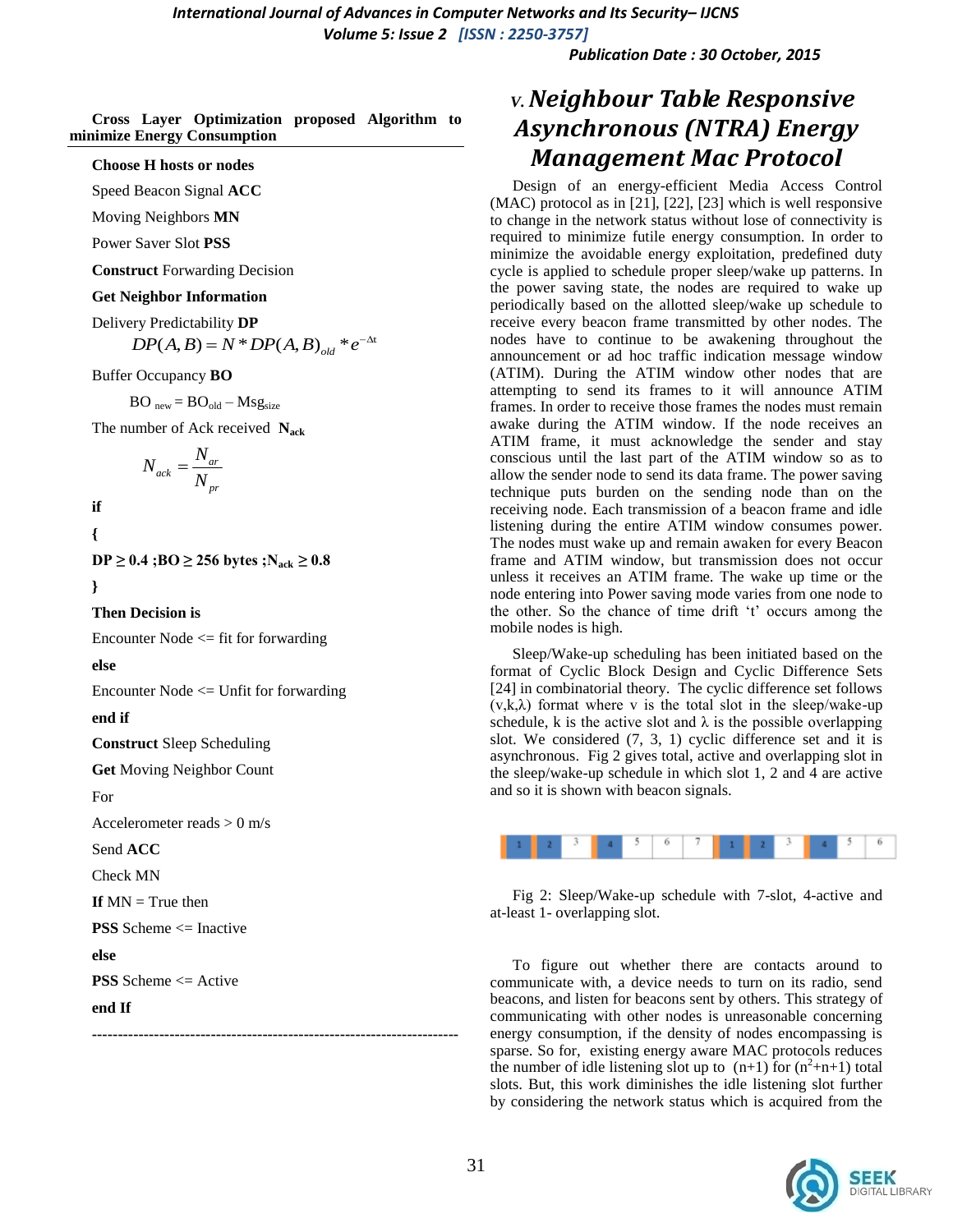#### *Publication Date : 30 October, 2015*

neighbor table of the encountered nodes. For this we have framed a technique called Power Saver Slot (PSS) which is one among the idle listening active slot which switch to sleep mode based on the number of moving nodes in the vicinity of each node. This PSS mode has been introduced in the sleep/wake-up schedule keeping in mind that "Nodes should avoid spending effort and energy on attempting to search for the contacts that will likely be too far away and no chance to reach in the near future



Here, let us make clear the term Vicinity. Nodes in vicinity imply that they are away from the coverage range however which can have the likelihood of reaching the coverage range of other nodes when it moves. Nodes ought to avoid spending effort and energy on attempting to exploit contacts that will probably be immobile in its vicinity. Velocity of the node or the movement of the node can be measured utilizing accelerometers [25]. Moving nodes broadcast its status along with the beacon signal. Details of the number of mobile nodes in the vicinity are imparted with all the encountered nodes. Nodes wake up and listen to the network only when the nodes are scanned moving in its vicinity. Once presence of mobile nodes are not detected in its vicinity the immediate next slot in the sleep/wakeup schedule goes to sleep mode irrespective of it being sleep mode or active mode by default. So applying PSS makes (7,3,1) sleep/wake up schedule to (7,2,1) and saves energy by reducing the number of idle listening slot.

According to the PSS scheme, only when a node receives the information that it has at least a moving neighbor, it wakes up for listening to the network. So the rate that a node wakes up depends on the number of mobile neighbors and in some cases smaller than  $(n+1)$  for  $(n^2+n+1)$  total slots



Fig 3: With Power Saver Slot. Slot 2 switches to sleep mode since no mobile node is detected by slot 1.

# **VI. SIMULATION RESULTS AND DISCUSSIONS.**

The Simulation was carried out using NS-3 Simulator. Random walk mobility model has been used for the mobility pattern of the nodes. It is based on the thought that individuals characteristically move around in random ways which cannot be predicted. In this model, every node moves towards a new randomly chosen location. A random direction and speed is assigned to each node from a predefined range and nodes of a network are independent from one another. The maximum speed of the node is chosen to be 1.4 m/s. We have analyzed the performance of the proposed method with the existing techniques. The Simulation Scenario is given in Fig 4 in which nodes are sparsely deployed.

We have concentrated on Network Layer and MAC Layer which takes the Network status and Node Status as the inputs and reacts accordingly. The frequency of encountering between the nodes are calculated and updated along with the availability calculation of Buffer Space and the misbehaving characteristics of each node are considered as the criterion for selecting the nodes for carrying the data in the Network Layer.





Packet size, Buffer size, presence of misbehaving nodes and Node speed are the factors which affects the performance of the Routing Protocol. Hence we have analyzed the proposed Energy Sensitive routing protocol and studied its performance. Also we have compared the performance of the ESRP with the existing routing protocols for DT-MANETs in terms of Packet Delivery Ratio (PDR), Data Delivery Delay, Total Number of Transmissions and Total Energy Consumption. Table 1 gives the comparison of different routing protocols along with the proposed mechanism.

#### TABLE 1

Comparison of Routing protocols for Delay Tolerant Network

| Parameters                                 | Epidemic | Prophet | ORION   | Spray &<br>wait | Bubble Rap | <b>ESRP</b> |
|--------------------------------------------|----------|---------|---------|-----------------|------------|-------------|
| Packet Delivery Ratio                      | 0.4      | 0.6     | 0.62    | 0.7             | 0.6        | 0.7         |
| Data Delivery Delay (s)                    | 5.0      | 5.7     | 58      | -5.9            | .62        | -5.7        |
| Total No. of Transmission<br>(3, 10)       | 2.9      | 2.6     | $2.3\,$ | 7.1             | 2.4        | 1.3         |
| <b>Total Energy Consumption</b><br>(joule) | 860      | 740     | 680     | .720            | 700        | 600         |

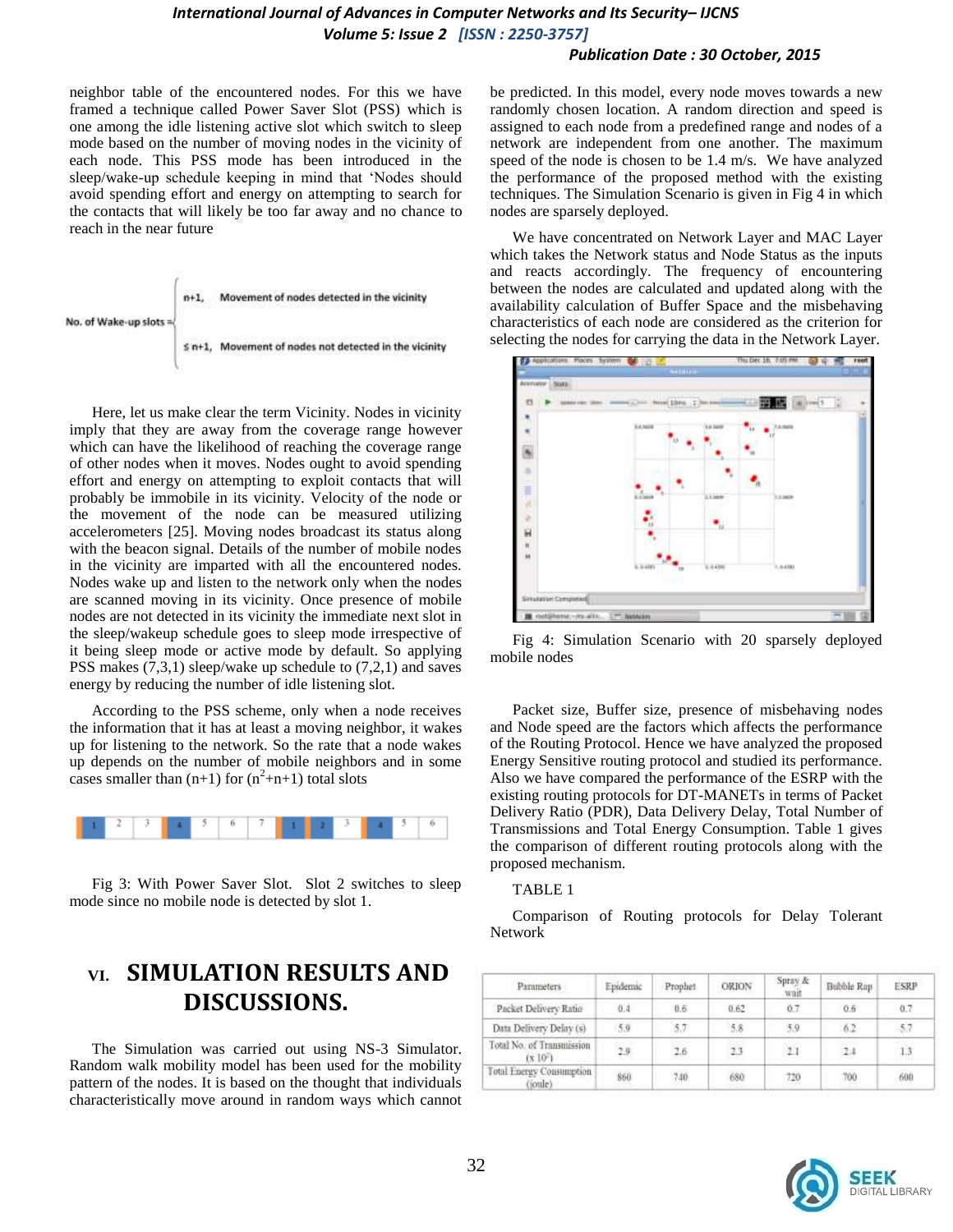*Publication Date : 30 October, 2015*

#### **The Impact of the Buffer Size**

The performance of the proposed mechanism is analyzed with the buffer sizes varying from 200KB to 2MB. Bigger the size of the buffer size increases the capacity limit of every node and so the possibility of missing the packets due to lack of buffer occupancy is less. So we have analyzed the impact of buffer size on the performance of the network with varying node speed and number of nodes. The size of the network has been set to 500m x 500m in our simulation. The size of the Packet size is fixed constant and it is 20KB. Humans have the tendency to walk at about 1.4 m/s maximum. So the speed of the node is set to 1m/s and 1.4 m/s. For the analysis we have taken 20 nodes in the network and the transmission range of each node is 50m. The Energy Consumed when Transmitting and receiving the data is taken as 0.2818 J and 0.2053 J respectively. Energy consumed by idle mode is 0.1791 J. Constant Bit Rate is used as traffic model in our simulation.

Packet Delivery Ratio is the ratio of the packets that are successfully delivered to the destination to the packets that are sent out from the source.



Fig 5: Buffer Size Vs Packet Delivery Ratio (for 2 different Node speed)

Increase in the speed of the mobile nodes, increases the PDR, since the nodes get the opportunity to encounter many numbers of nodes. But further increase in the speed creates the opportunity to miss the chance of forwarding the data. Since we have assumed mobile node users are pedestrians, the speed is limited to moderate level and the performance is good. Fig 5 gives the comparison of PDR for different buffer sizes with different node speed. The Data Delivery Delay comparison for different buffer size for different node speed is given in Fig 6.

Data Delivery Delay is the difference in the time that all the packets reached the destination successfully and the time at which it starts from the source node.



Fig 6: Buffer Size Vs Data Delivery Delay (for 2 different Node speed)

Fig 7 and 8 gives the comparison of Energy consumption comparison with and without Power Saver Slot.



Fig 7: Power saving mode Vs Energy consumption

Total power consumption can be saved further when Power Saver Slot is used along with Quorum Based Asynchronous Power saving Protocols. This protocol performs well if the speed of the mobile node is moderate.



Fig 8: Power Saving Mode Vs Normalized Energy Consumption